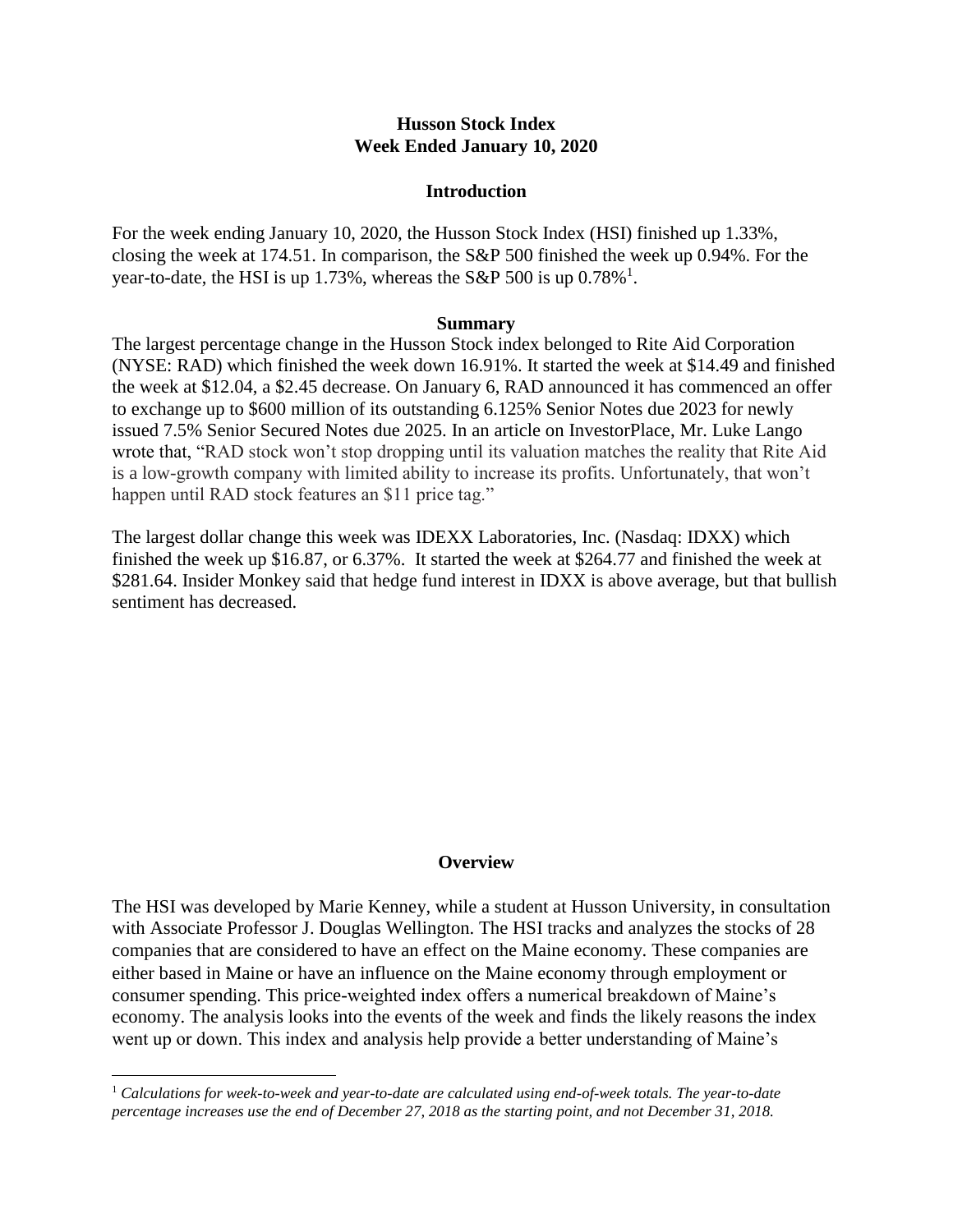economy as well as explain significant changes in stock prices of the companies that comprise the HSI.

| <b>Ticker</b><br><b>Symbol</b> | <b>Stock</b>                                | <b>Maine</b><br><b>Affiliation</b> | <b>Sector</b>                   |
|--------------------------------|---------------------------------------------|------------------------------------|---------------------------------|
| <b>AGR</b>                     | Avangrid, Inc.                              | Presence                           | <b>Utilities</b>                |
| <b>ANCUF</b>                   | <b>Alimentation Couche-Tard Inc Class B</b> | Presence                           | <b>Consumer Staples</b>         |
| <b>BAC</b>                     | <b>Bank of America Corporation</b>          | Presence                           | Financials                      |
| <b>BHB</b>                     | <b>Bar Harbor Bankshares</b>                | Maine-based                        | Financials                      |
| CAC                            | <b>Camden National Corporation</b>          | Maine-based                        | Financials                      |
| <b>CHTR</b>                    | Charter Communications, Inc.                | Presence                           | <b>Communications Services</b>  |
| <b>CL</b>                      | <b>Colgate-Palmolive Company</b>            | Maine-based                        | <b>Consumer Staples</b>         |
| <b>DRI</b>                     | Darden Restaurants, Inc.                    | Presence                           | <b>Consumer Discretionaries</b> |
| <b>FNLC</b>                    | The First Bancorp, Inc.                     | Maine-based                        | Financials                      |
| GD                             | <b>General Dynamics Corporation</b>         | Presence                           | Industrials                     |
| <b>HLT</b>                     | Hilton Worldwide Holdings, Inc.             | Presence                           | <b>Consumer Discretionaries</b> |
| HD                             | The Home Depot, Inc.                        | Presence                           | <b>Consumer Discretionaries</b> |
| <b>ICCC</b>                    | <b>ImmuCell Corporation</b>                 | Maine-based                        | <b>Health Care</b>              |
| <b>IDXX</b>                    | <b>IDEXX</b> Laboratories, Inc.             | Maine-based                        | <b>Health Care</b>              |
| LOW                            | Lowe's Companies, Inc.                      | Presence                           | <b>Consumer Discretionaries</b> |
| <b>MCD</b>                     | <b>McDonald's Corporation</b>               | Presence                           | <b>Consumer Discretionaries</b> |
| <b>NBN</b>                     | Northeast Bancorp                           | Maine-based                        | Financials                      |
| <b>PENN</b>                    | Penn National Gaming, Inc.                  | Presence                           | <b>Consumer Discretionaries</b> |
| <b>RAD</b>                     | Rite Aid Corporation                        | Presence                           | <b>Consumer Staples</b>         |
| TD                             | The Toronto-Dominion Bank                   | Presence                           | Financials                      |

# **Composition of the Husson Stock Index (HSI)**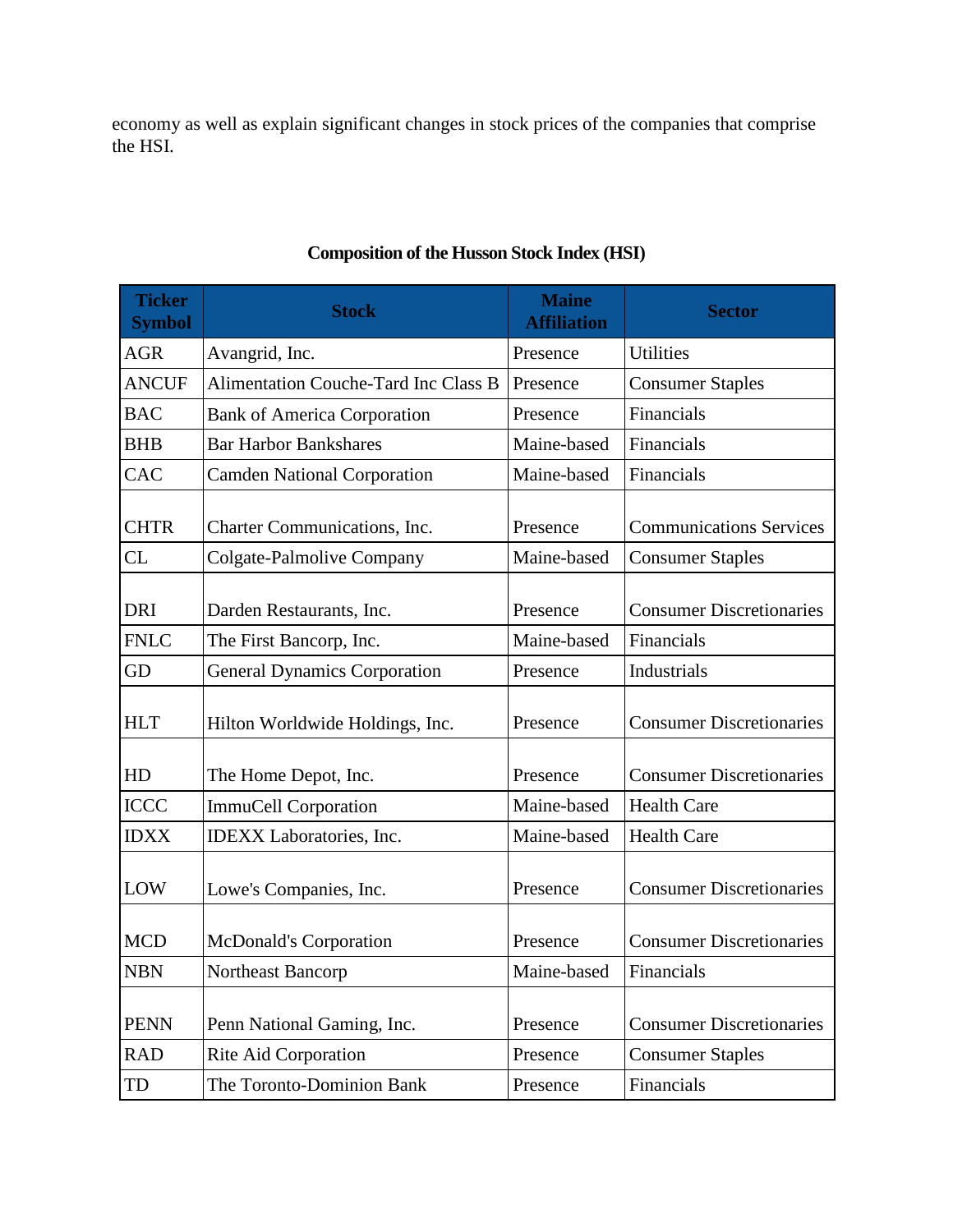| <b>TMUS</b> | T-Mobile US, Inc.                | Presence | <b>Consumer Services</b>      |
|-------------|----------------------------------|----------|-------------------------------|
| <b>UPS</b>  | United Parcel Service, Inc.      | Presence | Industrials                   |
| <b>UTX</b>  | United Technologies Corporation  | Presence | Industrials                   |
| <b>UNM</b>  | Unum Group                       | Presence | Financials                    |
| <b>VLO</b>  | <b>Valero Energy Corporation</b> | Presence | Energy                        |
| <b>WMT</b>  | Walmart Inc.                     | Presence | <b>Consumer Staples</b>       |
| <b>WEX</b>  | WEX Inc.                         | Presence | <b>Information Technology</b> |
| <b>WBA</b>  | Walgreens Boots Alliance, Inc.   | Presence | <b>Consumer Staples</b>       |